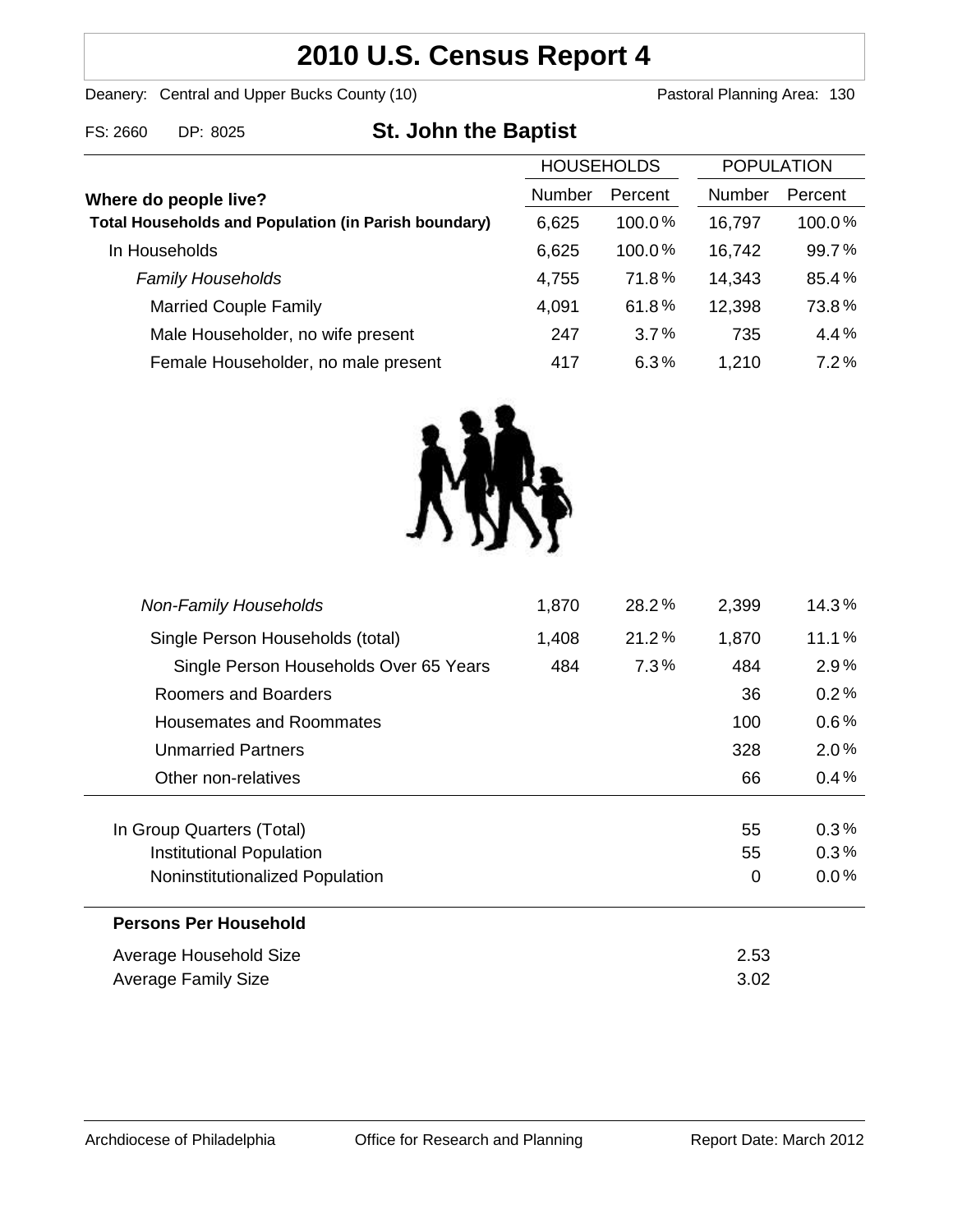# **2010 U.S. Census Report 4**

Deanery: Central and Upper Bucks County (10) Deanery: Central and Upper Bucks County (10)

### FS: 2660 DP: 8025 **St. John the Baptist**

|                                                      | <b>POPULATION</b> |         |
|------------------------------------------------------|-------------------|---------|
| Where do Children - Under Age 18 Live?               | Number            | Percent |
| Total Children - Under Age 18 (in Parish boundary)   | 3,557             | 100.0%  |
| In Households                                        | 3,515             | 98.8%   |
| Householder or spouse is under 18                    | 0                 | 0.0%    |
| With Related:                                        |                   |         |
| Married-Couple Family                                | 2,822             | 79.3%   |
| Male Householder, No Wife Present                    | 185               | 5.2%    |
| Female Householder, No Husband Present               | 301               | 8.5%    |
| <b>Other Related Householder</b>                     | 26                | 0.7%    |
| <b>With Non-Relatives</b>                            | 37                | 1.0%    |
| Grandparent Householder                              | 144               | 4.0%    |
| In Group Quarters                                    | 42                | 1.2%    |
| Institutionalized population                         | 42                | 1.2%    |
| Noninstitutionalized population                      | 0                 | 0.0%    |
| Where do Adults - Age 65 and Older - Live?           |                   |         |
| Total Adults - Age 65 and Older (in Parish boundary) | 2,490             | 100.0%  |
| In Households                                        | 2,490             | 100.0%  |
| Family Households:                                   | 1,876             | 75.3%   |
| Is Householder or Spouse                             | 1,655             | 66.5%   |
| With Other Relative Householder                      | 33                | 1.3%    |
| With Non-Related Householder                         | 12                | 0.5%    |
| is Parent                                            | 120               | 4.8%    |
| is Parent-in-Law                                     | 56                | 2.3%    |
| In Non-family Households:                            | 614               | 24.7%   |
| Male Living Alone                                    | 183               | 7.4%    |
| Male not Living Alone                                | 49                | $2.0\%$ |
| Female Living Alone                                  | 301               | 12.1%   |
| Female not Living Alone                              | 21                | 0.8%    |
| Other                                                | 60                | 2.4%    |
| In Group Quarters                                    | 0                 | 0.0%    |
| Institutionalized population                         | 0                 | 0.0%    |
| Noninstitutionalized population                      | 0                 | 0.0%    |
| <b>Housing Units in the Parish boundary</b>          |                   |         |
| <b>Total Housing Units</b>                           | 7,240             | 100.0%  |
| Occupied                                             | 6,625             | 91.5%   |
| Owner-Occupied                                       | 5,475             | 75.6%   |
| Renter-Occupied                                      | 1,150             | 15.9%   |
| Vacant                                               | 616               | 8.5%    |

Archdiocese of Philadelphia **Office for Research and Planning** Report Date: March 2012